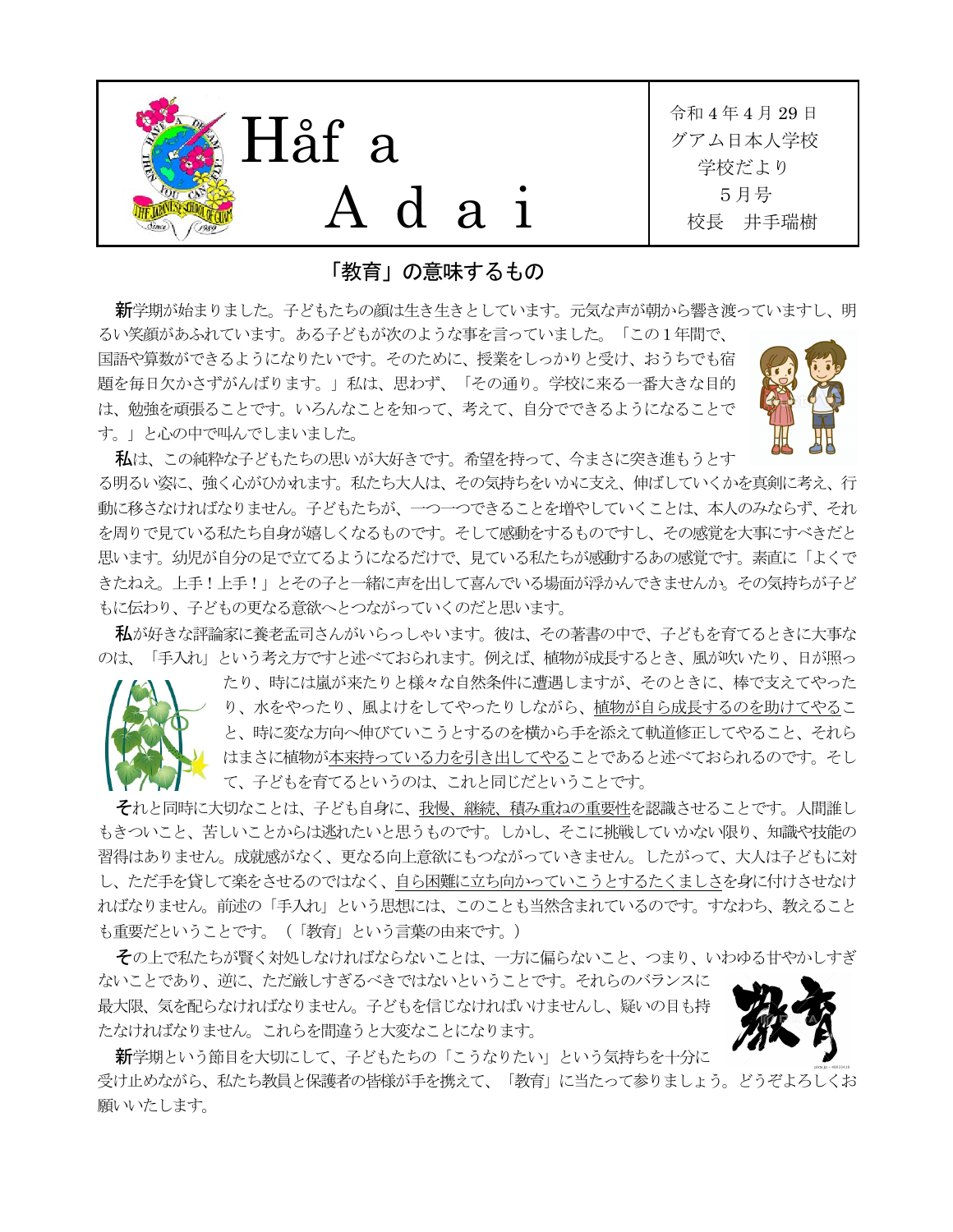|                         |                | 学校行事予定<br>5月                     |                                      |
|-------------------------|----------------|----------------------------------|--------------------------------------|
|                         |                |                                  | 2022年4月29日(金)                        |
|                         |                |                                  | グアム日本人学校(全日制)                        |
| 8                       | 曜              | 行<br>事                           | 下校時間                                 |
| 1                       | $\mathbf{B}$   |                                  |                                      |
| $\overline{2}$          | 月              | 委員会(前期開始)                        | 16:00                                |
| 3                       | 火              | 避難訓練 ブルースカイ委員会                   | 15:05                                |
| $\overline{\mathbf{4}}$ | 水              |                                  | 15:05                                |
| 5                       | 木              | 児童生徒集会 学習参観 学級懇談会<br>学校説明会 PTA総会 | <u> 15:15</u>                        |
| 6                       | 金              | 裁量                               | 16:00                                |
| $\overline{7}$          | 土              |                                  |                                      |
| 8                       | $\blacksquare$ |                                  |                                      |
| $\mathbf{9}$            | 月              | クラブ (前期開始)                       | 16:00                                |
| 10                      | 火              | ブルースカイ委員会                        | 15:05                                |
| 11                      | 水              | 全校集会                             | 15:05                                |
| 12                      | 木              | 現地校体験学習(中学部)                     | 15:05                                |
| 13                      | 金              | ★全日制遠足・BS歓迎会                     | イパオ公園ピックアップ14:00<br><b>学校解散15:00</b> |
| 14                      | 土              |                                  |                                      |
| 15                      | 8              |                                  |                                      |
| 16                      | 月              | クラブ                              | 16:00                                |
| 17                      | 火              | 修学旅行説明会 (小6・中2)                  | 15:05                                |
| 18                      | 水              |                                  | 15:05                                |
| 19                      | 木              | 音読集会①小学部6年 (朝)                   | 15:05                                |
| 20                      | 金              | 体力テスト 裁量                         | 16:00                                |
| 21                      | 土              |                                  |                                      |
| 22                      | $\blacksquare$ |                                  |                                      |
| 23                      | 月              | 体力テスト(予備) クラブ                    | 16:00                                |
| 24                      | 火              | 校外学習 (小1、2年生)                    | 15:05                                |
| 25                      | 水              |                                  | 15:05                                |
| 26                      | 木              |                                  | 15:05                                |
| 27                      | 金              | 裁量 中学部実力テスト                      | 16:00                                |
| 28                      | 土              |                                  |                                      |
| 29                      | 8              |                                  |                                      |
| 30                      | 月              | Memorial Day <sup>1</sup>        |                                      |
| 31                      | 火              | 運動会日課開始                          | 15:05                                |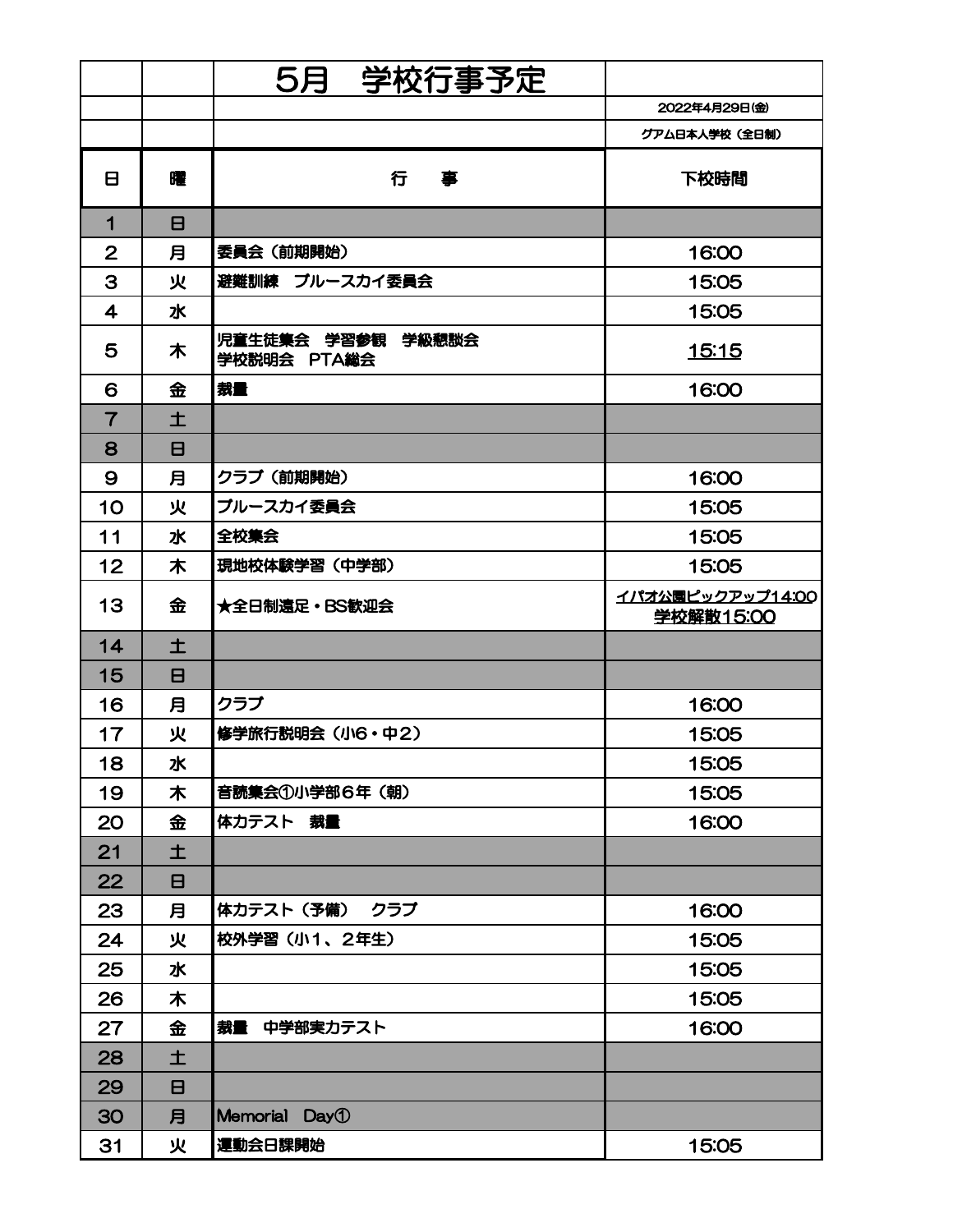

## What "Education" Means

The new school year has begun. Children's faces are full of life. Their cheerful

voices are echoing from the morning and they are full of bright smiles. One child said something like the following. "I want to be able to do well in Japanese and arithmetic during this year. In order to achieve this, I want to take my classes well and do my homework at home every day without fail." I couldn't help but think, "That's right. The biggest purpose of coming to school is to study hard. To learn, to think, and to be able to do things on your own." I shouted in my mind.



I love these children's pure thoughts. I am strongly attracted by their cheerful attitude of going

forward with hope. We adults must seriously think about how we can support and develop these feelings, and then take action. When we see the children increasing their abilities one by one, not only the children themselves but also those of us who are around them become very happy. We should cherish that feeling. It is the same feeling that we feel when we see a toddler learn to stand on his or her own feet. We can honestly say, "Well done! Good job! Good!" Can you imagine a scene in which you and the child are shouting with joy? I believe that this feeling is conveyed to the child and leads to the child's further motivation.

One of my favorite critics is Mr. Yoro Takeshi. In his book, he states that what is important



when raising a child is the concept of "care". For example, when plants grow, they encounter various natural conditions such as wind, sunshine, and sometimes storms. At that time, we should help plants to grow by supporting them with sticks, watering them, and sheltering them from the wind, and we should help them to grow by themselves. Sometimes we should correct the

trajectory of a branch that is trying to grow in a strange direction by putting a hand on it from the side. He says that this is exactly the way to draw out the inherent power of a plant and raising a child is the same as this.

At the same time, it is important for children to recognize the importance of perseverance,

continuity, and accumulation. We all want to escape from hardship and pain. However, unless we challenge ourselves to do so, we will never acquire knowledge and skills. There is no sense of fulfillment and no motivation for further improvement. Therefore, adults should not just lend a helping hand to children and make it easy for them. And they must help children develop the strength to face difficulties on their own. The aforementioned idea of "care" naturally includes this as well. In other words, teaching is also important. (Those are the very Education.)